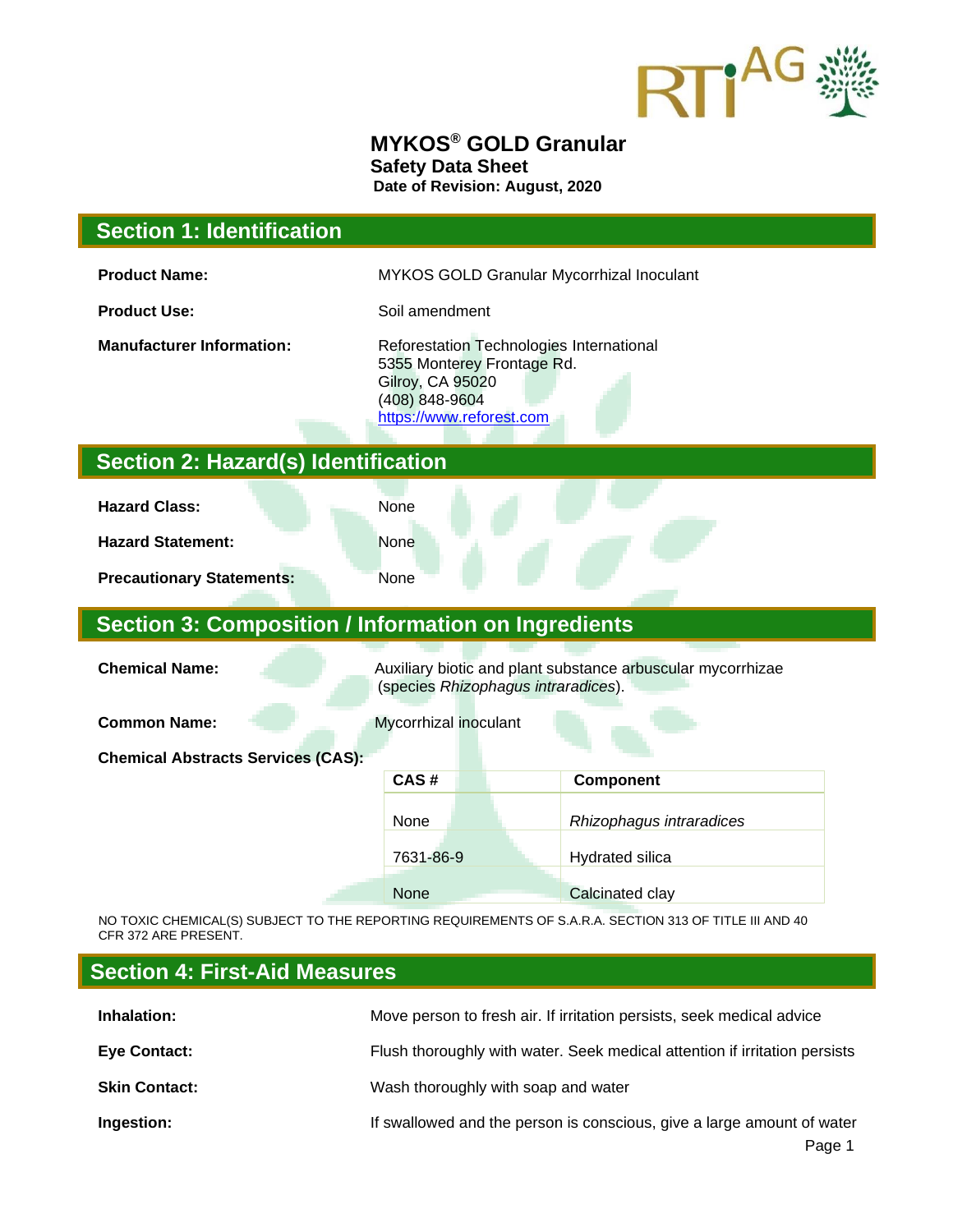to drink and make the person vomit. Seek medical attention.

**Notes to Physician:** Provide general supportive measures and treat symptomatically

# **Section 5: Fire-Fighting Measures**

| <b>Extinguishing Equipment:</b>      | Water, sand, or fine earth. Stream smothering can be used in relatively<br>small enclosures. Substance is essentially non-flammable                                                                         |
|--------------------------------------|-------------------------------------------------------------------------------------------------------------------------------------------------------------------------------------------------------------|
| <b>Hazardous Combustion:</b>         | Material is essentially non-flammable                                                                                                                                                                       |
| <b>Special Protective Equipment:</b> | Wear full protective clothing and self-contained breathing apparatus.<br>Use agents appropriate to surrounding materials to extinguish fire.<br>Evacuate downwind if large quantities are involved in fire. |

# **Section 6: Accidental Release Measures**

**Containment:** Sweep up and scoop into container for reuse, recycle, or disposal.

Keep out of all waterways. **Cleanup Procedures:** Apply as soil amendment to field. If product is contaminated, dispose of

in an approval landfill disposal facility in accordance with applicable federal, state, provincial, or local regulations.

## **Section 7: Handling and Storage**

**Safe Handling: Wear mask when handling** 

**Safe Storage:** Store in cool, dry place

# **Section 8: Exposure Controls / Personal Protection**

#### **Exposure Guidelines:**

| • General Product Information:                        | No known conditions are generally aggravated by exposure when<br>under proper usage conditions.     |
|-------------------------------------------------------|-----------------------------------------------------------------------------------------------------|
| <b>Personal Protective Equipment:</b><br>• Eyes/Face: | Eye protection is recommended. Wearing contact lenses is not<br>recommended in a dusty environment. |
| $\cdot$ Skin:                                         | None normally required.                                                                             |
| • Respiratory:                                        | None normally required.                                                                             |
| $\cdot$ General:                                      | Ventilation adequate to handle dust indigenous to operations.                                       |
| <b>Recommendations:</b>                               | Wear mask when handling.                                                                            |
| <b>Engineer Controls:</b>                             | Not applicable                                                                                      |

# **Section 9: Physical and Chemical Properties**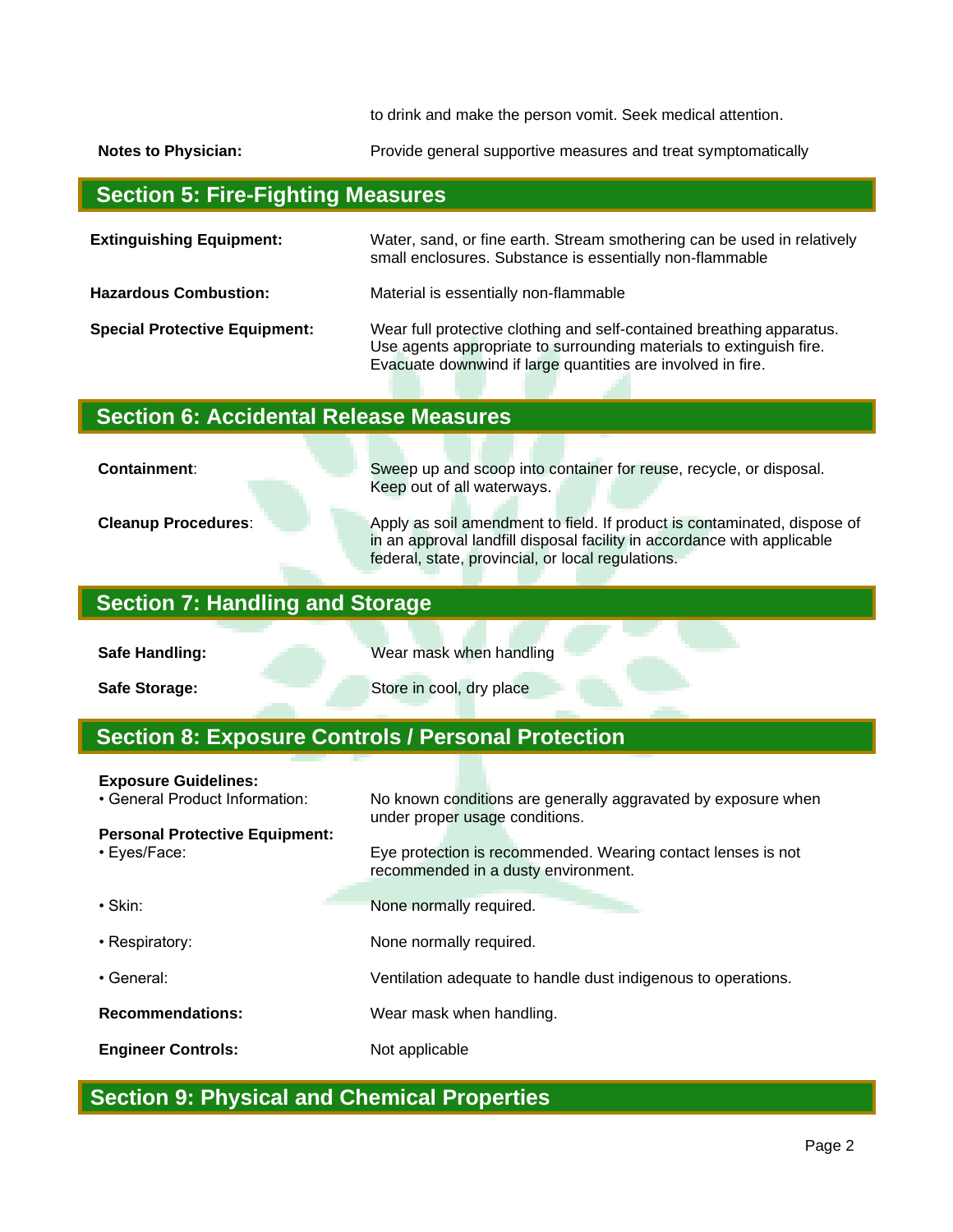**Odor:** No appreciable odor **Odor Threshold:** Not applicable **pH:** Not applicable **Boiling Point:** Not applicable **Melting Point:** Not applicable **Initial Boiling Point/Range:** Not applicable<br> **Flash Point:** Not applicable **Evaporation Rate:** Not applicable **Flammability (solid gas):** Not applicable **Upper/Low Flammability or Explosive limits:** Not applicable **Vapor Pressure:** Not applicable **Relative Density:** Not applicable **Solubility (H20):** Not applicable **Partition Coefficient:** Not applicable **Autoignition Temperature:** Not applicable **Decomposition Temperature:** Not applicable **Specific Gravity:** 1.2 to 1.5

**Appearance:** 16-30 mesh granules. Light brown color **Not applicable** 

### **Section 10: Stability and Reactivity**

**Chemical Stability:** Stable **Reactivity:** Not applicable

## **Section 11: Toxicology Information**

**Acute and Chronic Toxicity:** No significant concern **Carcinogenicity:** No significant concern

### **Section 12: Ecological Information (non-mandatory)**

**Ecotoxicity:** Insignificant **Aquatic Toxicity:** Insignificant

## **Section 13: Disposal Considerations (non-mandatory)**

**Recommendations on Disposal:** If material is released or spilled, sweep up and scoop into container for reuse, recycling, or disposal. Keep out of all waterways. If product is contaminated, dispose of in an approved landfill disposal facility in accordance with federal, state, provincial, or local regulations.

### **Section 14: Transport Information (non-mandatory)**

**UN Number:** None **UN Proper Shipping Name:** Not applicable **Transport Hazard Class:** Not available **Packaging group number:** Not available

### **Section 15: Regulatory Information (non-mandatory)**